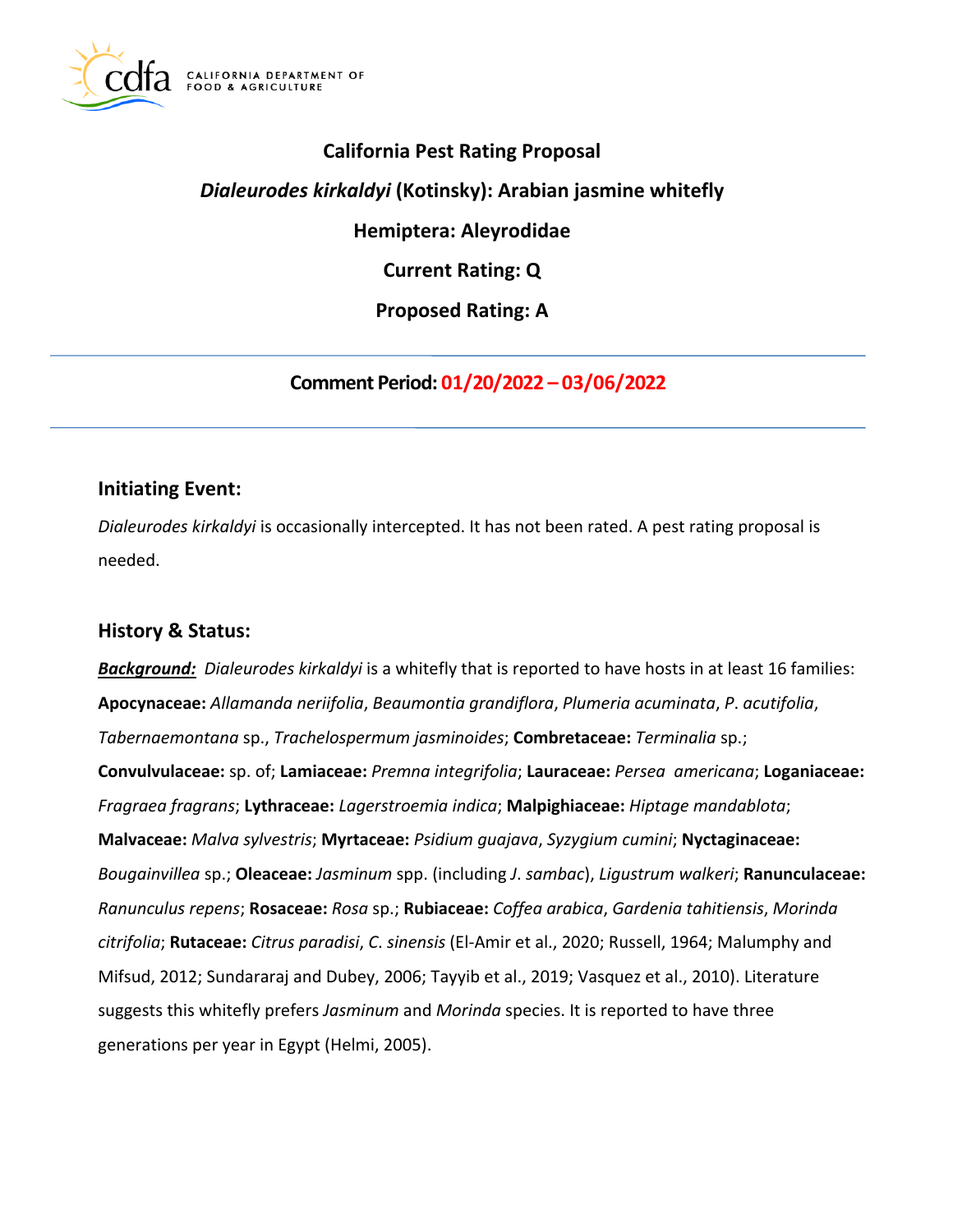

Dialeurodes kirkaldyi is reported to be a pest of jasmine and *Morinda citrifolia*. Infested *Morinda citrifolia* leaves were brown and "crinkled" (Zimmerman, 1948). Infestations on jasmine were reported to cause stunted growth and reduced flowering (Sanchez et al., 2010). This whitefly was reported to vector the causative agent of yellow ring mosaic disease of jasmine (El-Amir et al., 2020).

**Worldwide Distribution:** The origin of *Dialeurodes kirkaldyi* is uncertain. It is reported from **Africa:**  Egypt, Ghana; **Asia:** China, India, Iraq, Japan, Lebanon, Malaysia, Myanmar, Pakistan, Philippines, Sri Lanka, Syria, Taiwan; **Caribbean:** Cuba, Jamaica, Trinidad and Tobago; **Europe:** Malta; **Macaronesia:**  Azores; **North America:** United States (Florida and Texas); **Oceania:** Australia, Caroline Islands, Hawaii, Marianas Islands, Palau, Society Islands, Tuamotu Islands; **South America:** Guyana (Al-Mallo and Abdul-Rassoul, 2017; Hodges and Evans, 2005; Russell, 1964).

**Official Control:** *Dialeurodes kirkaldyi* is not known to be under official control anywhere.

**California Distribution:** *Dialeurodes kirkaldyi* is not known to be established in California.

**California Interceptions:** *Dialeurodes kirkaldyi* is occasionally intercepted on plant material (including *Gardenia* sp., *Jasminum* sp., and *Morinda* sp.) from Alabama, Florida, Hawaii, and Texas (California Department of Food and Agriculture).

The risk *Dialeurodes kirkaldyi* poses to California is evaluated below.

## **Consequences of Introduction:**

1) **Climate/Host Interaction:** *Dialeurodes kirkaldyi* is somewhat polyphagous. Its preferred hosts include *Jasmine* spp., which are commonly grown in California, and *Morinda citrifolia* (noni), which is grown in southern California. Other hosts include avocado and citrus. Suitable hosts are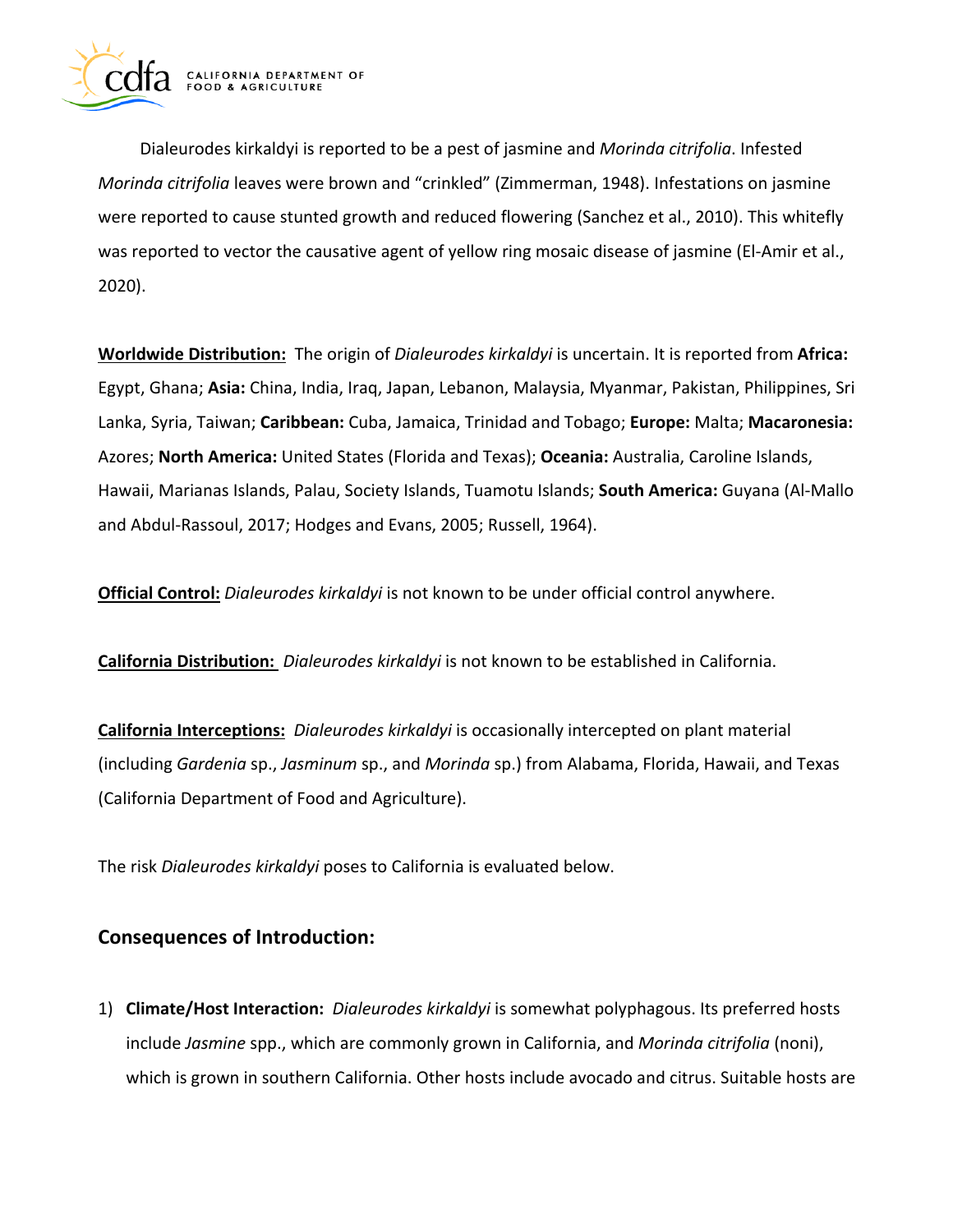

likely present over much of California. However, climate may limit *D*. *kirkaldyi* to central and southern California. Therefore, *D. kirkaldyi* receives a **Medium (2)** in this category.

– Low (1) Not likely to establish in California; or likely to establish in very limited areas.

- **Medium (2) may be able to establish in a larger but limited part of California.**
- High (3) likely to establish a widespread distribution in California.
- 2) **Known Pest Host Range:** *Dialeurodes kirkaldyi* is polyphagous. Therefore, it receives a **High (3)** in this category.
	- Low (1) has a very limited host range.
	- Medium (2) has a moderate host range.
	- **High (3) has a wide host range.**
- 3) **Pest Reproductive and Dispersal Potential:** *Dialeurodes kirkaldyi* can be moved with infested plant material. Therefore, it receives a **Medium (2)** in this category.
	- Low (1) does not have high reproductive or dispersal potential.
	- **Medium (2) has either high reproductive or dispersal potential.**
	- High (3) has both high reproduction and dispersal potential.
- 4) **Economic Impact**. *Dialeurodes kirkaldyi* is a pest of jasmine and *Morinda citrifolia*, both plants grown in California. Known hosts also include citrus, avocado, and coffee, important crops in California. If *D*. *kirkaldyi* became established in California, it could decrease yield and increase production costs of these and other plants. Therefore, it receives a **High (3)** in this category.

#### **Economic Impact: A, B**

- **A. The pest could lower crop yield.**
- **B. The pest could lower crop value (includes increasing crop production costs).**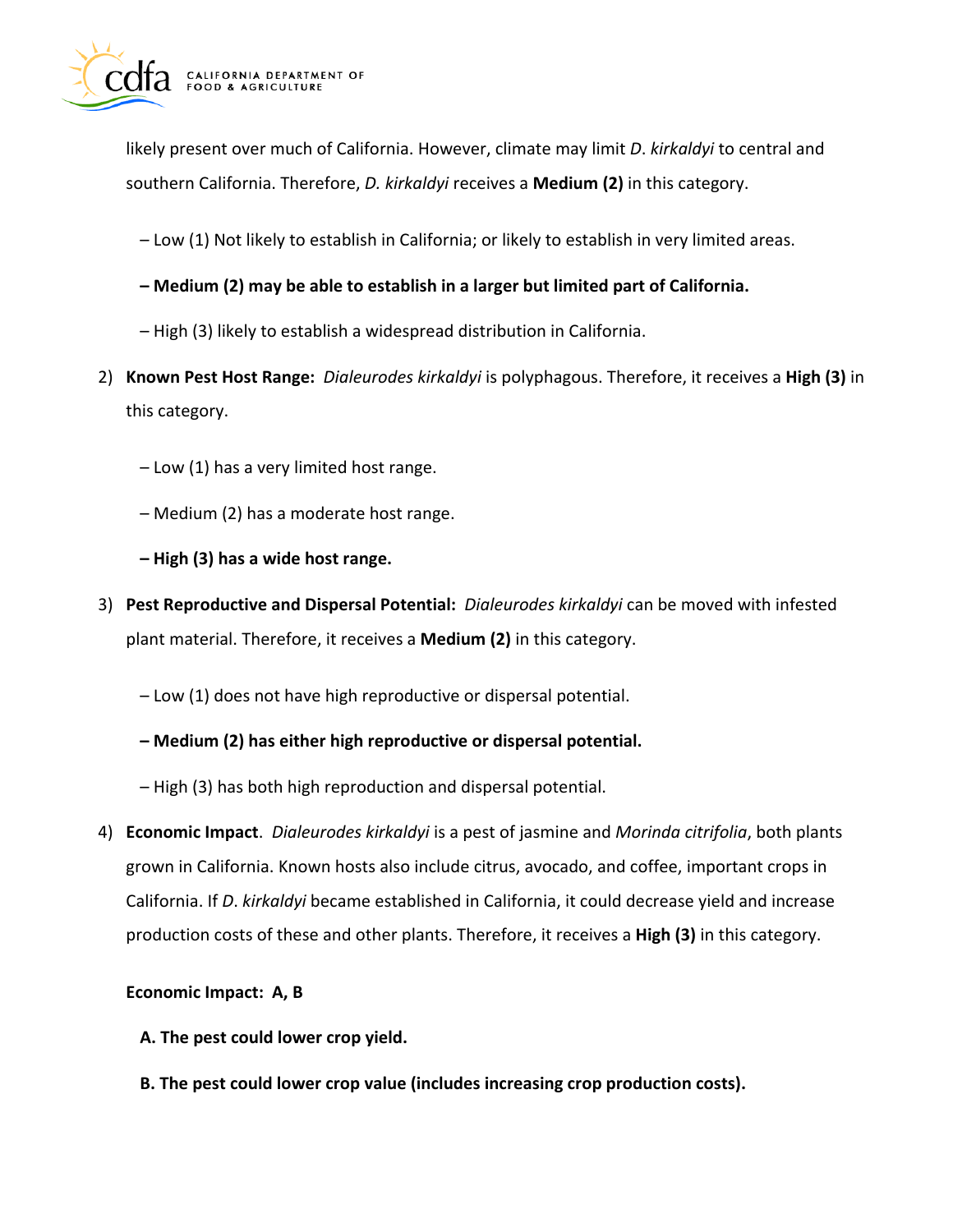

- C. The pest could trigger the loss of markets (includes quarantines).
- D. The pest could negatively change normal cultural practices.
- E. The pest can vector, or is vectored, by another pestiferous organism.
- F. The organism is injurious or poisonous to agriculturally important animals.
- G. The organism can interfere with the delivery or supply of water for agricultural uses.

### **Economic Impact Score: Medium**

– Low (1) causes 0 or 1 of these impacts.

#### **– Medium (2) causes 2 of these impacts.**

– High (3) causes 3 or more of these impacts.

5) **Environmental Impact**. *Dialeurodes kirkaldyi* feeds on a wide variety of plants, including jasmine, which is a common ornamental plant in California, as well as citrus and avocado. It could cause damage to garden and ornamental plants and possibly commercial crops as well and trigger treatments. Damage to native plants is possible, especially in the milder portions of the state. Therefore, *D. kirkaldyi* receives a **High (3)** in this category.

#### **Environmental Impact: A, D, E**

### **A. The pest could have a significant environmental impact such as lowering biodiversity, disrupting natural communities, or changing ecosystem processes.**

- B. The pest could directly affect threatened or endangered species.
- C. The pest could impact threatened or endangered species by disrupting critical habitats.

#### **D. The pest could trigger additional official or private treatment programs.**

**E. The pest significantly impacts cultural practices, home/urban gardening or ornamental plantings.** 

#### **Environmental Impact Score: High (3)**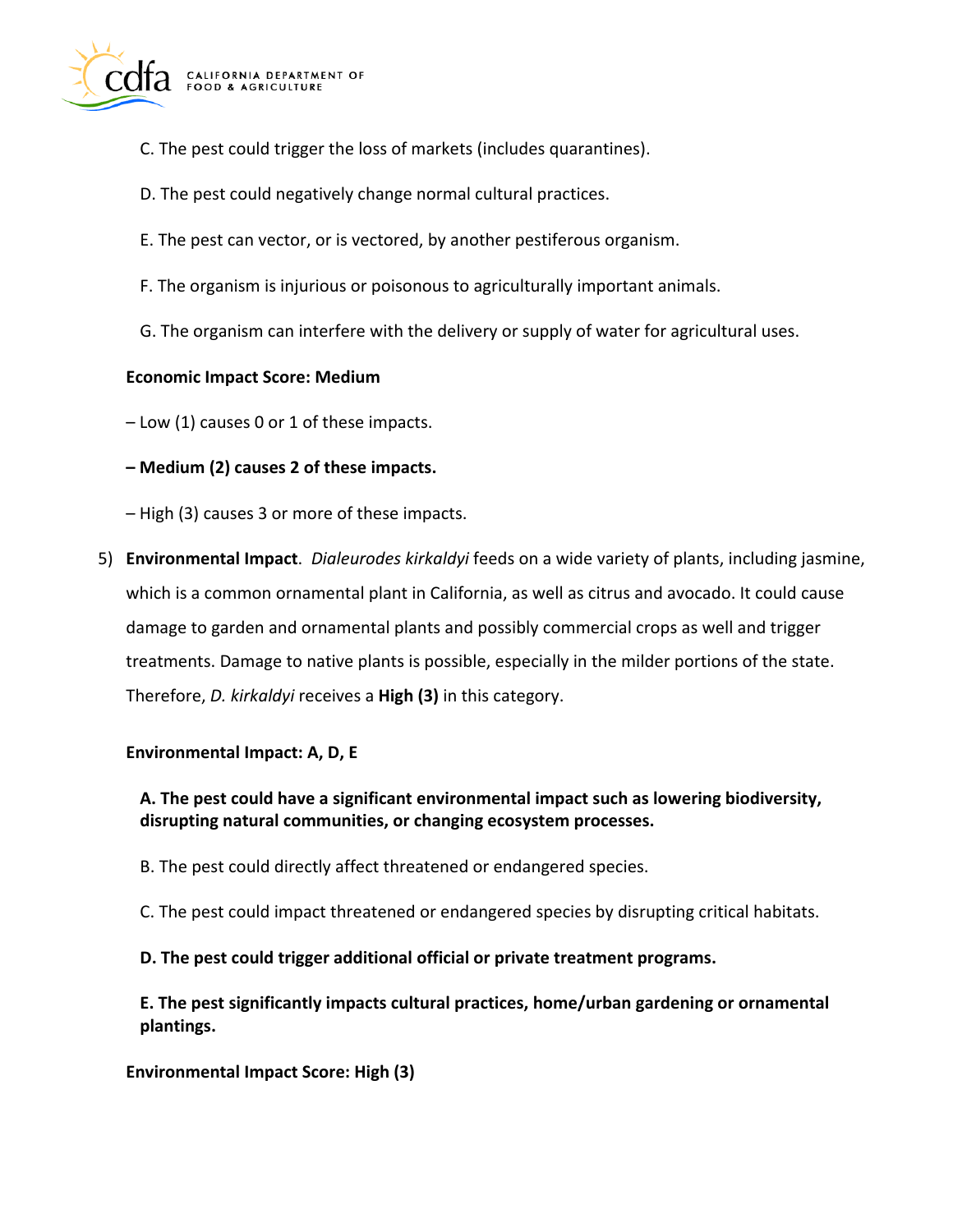

- Low (1) causes none of the above to occur.
- Medium (2) causes one of the above to occur.
- **High (3) causes two or more of the above to occur.**

### **Consequences of Introduction to California for** *Dialeurodes kirkaldyi***: High (13)**

Add up the total score and include it here.

 $-Low = 5-8$  points

–Medium = 9-12 points

**–High = 13-15 points** 

6) **Post Entry Distribution and Survey Information:** *Dialeurodes kirkaldyi* is not known to be

established in California. It receives a **Not established (0)** in this category.

#### **–Not established (0) Pest never detected in California, or known only from incursions.**

–Low (-1) Pest has a localized distribution in California, or is established in one suitable climate/host area (region).

–Medium (-2) Pest is widespread in California but not fully established in the endangered area, or pest established in two contiguous suitable climate/host areas.

–High (-3) Pest has fully established in the endangered area, or pest is reported in more than two contiguous or non-contiguous suitable climate/host areas.

### **Final Score:**

7) The final score is the consequences of introduction score minus the post entry distribution and survey information score: High (13)

### **Uncertainty:**

There are no ongoing surveys for *D. kirkaldyi*, so it is possible that this whitefly is already established in California.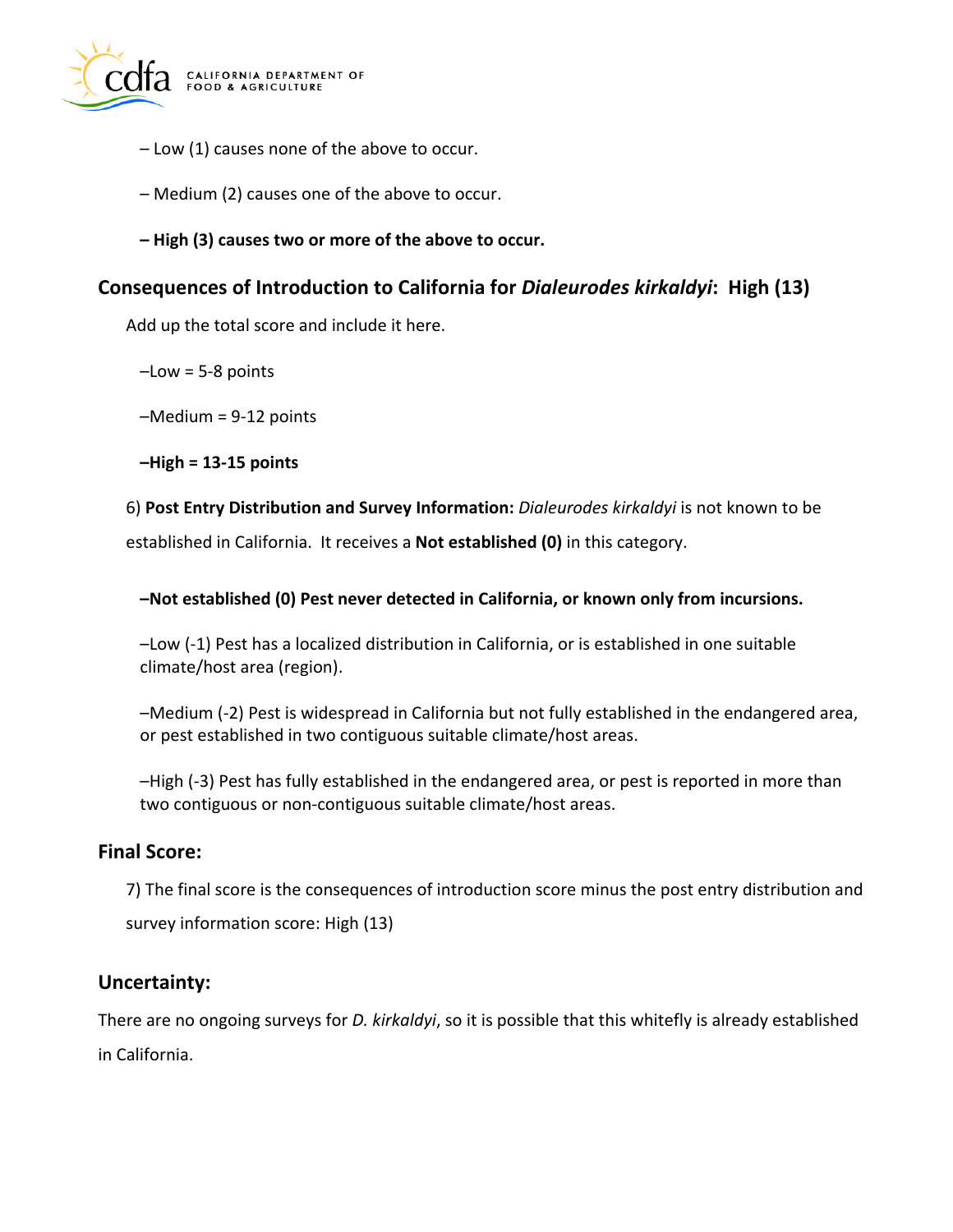

# **Conclusion and Rating Justification:**

*Dialeurodes kirkaldyi* is a whitefly that feeds on a variety of plants, including citrus, avocado, coffee, and jasmine, and it is reported to cause damage to its hosts. It poses a threat to the agriculture and environment of California. It is not known to be established in this state. For these reasons, an "A" rating is justified.

# **References:**

Al-Mallo, I. M., and Abdul-Rassoul, M. S. 2017. Host plants and distribution of some whiteflies species (Hemiptera, Aleyrodidae) in the middle of Iraq. Bulletin of the Iraq Natural History Museum 14:295- 300.

California Department of Food and Agriculture. Pest and damage record database. Accessed December 21, 2021: <https://pdr.cdfa.ca.gov/PDR/pdrmainmenu.aspx>

El-Amir, S. M., Abd El-Mageed, S. A. M., and Shaaban, A. -R. 2020. Bionomics of the jasmine whitefly *Dialeurodes kirkaldyi* (Hemiptera: Aleyrodidae) in Egypt as well as seasonal abundance of this pest and its parasitoid on jasmine. Egyptian Journal of Plant Protection Research Institute 3:896-905.

Helmi, A. 2005. Some ecological aspects of two whitefly species infesting Arabian jasmine shrubs in Egypt (Hemiptera: Sternorrhyncha: Aleyrodidae). Arab Universities Journal of Agricultural Sciences 13:951-962.

Hodges, G. S. and Evans, G. A. 2005. An identification guide to the whiteflies (Hemiptera: Aleyrodidae) of the southeastern United States. Florida Entomologist 88:518-534.

Malumphy, C. and Mifsud, D. 2012. Faunal review of the whiteflies of the Maltese Archipelago (Hemiptera, Aleyrodidae). Bulletin of the Entomological Society of Malta 5:35-47.

Russell, L. M. 1964. *Dialeurodes kirkaldyi* (Kotinsky), a whitefly new to the United States (Homoptera: Aleyroridae). The Florida Entomologist 47:1-4.

Sanchez, F. C., Jr., Santiago, D., and Khe, C. P. 2010. Production management practices of jasmine (*Jasminum sambac* [L.] Aiton) in the Philippines. Journal of the International Society for Southeast Asian Agricultural Sciences 16:126-136.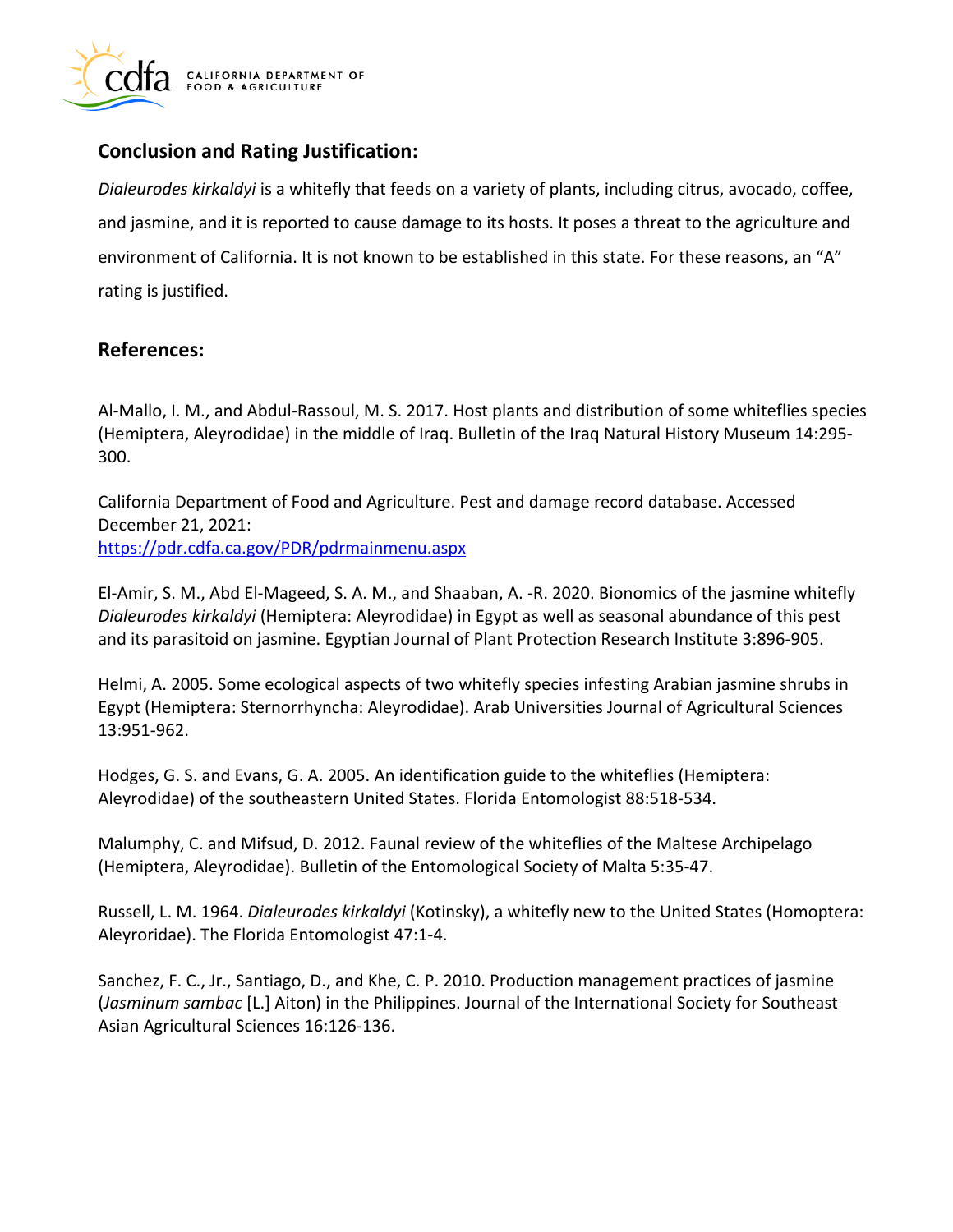

Sundararaj, R. and Dubey, A. K. 2006. A review of the whitefly genus *Dialeurodes* Cockerell (Aleyrodidae: Hemiptera) with descriptions of two new species from India. Journal of the Bombay natural History Society 103:62-67.

Tayyib, M., Mukhtar, M., Yousuf, M. J., and Akbar, M. 2019. Contribution to the study of genus *Dialeurodes* (Homoptera: Aleyrodidae) from Pakistan. Pakistan Entomologist 41:35-38.

Vasquez, L. L., Jiménez, R., and de la Iglesia, Martha. 2010. Ocurrencia de moscas blancas (Hemiptera: Aleyrodidae) y sus enemigos naturales en frutales cultivados en Cuba. Revista CitriFrut 27:16-22.

Zimmerman, E. C. 1948. Insects of Hawaii. Volume 5. Homoptera: Sternorhyncha. University of Hawaii Press, Honolulu, Hawaii.

### **Responsible Party:**

Kyle Beucke, 1220 N Street, Sacramento, CA 95814, 916-698-3034, [permits\[@\]cdfa.ca.gov](https://permits[@]cdfa.ca.gov) 

### **\*Comment Period: 01/20/2022 – 03/06/2022**

#### **\*NOTE:**

You must be registered and logged in to post a comment. If you have registered and have not received the registration confirmation, please contact us at [permits\[@\]cdfa.ca.gov](https://permits[@]cdfa.ca.gov).

#### **Comment Format:**

 Comments should refer to the appropriate California Pest Rating Proposal Form subsection(s) being commented on, as shown below.

#### **Example Comment:**

Consequences of Introduction: 1. Climate/Host Interaction: [Your comment that relates to "Climate/Host Interaction" here.]

- ❖ Posted comments will not be able to be viewed immediately.
- $\triangleleft$  Comments may not be posted if they:

Contain inappropriate language which is not germane to the pest rating proposal;

Contains defamatory, false, inaccurate, abusive, obscene, pornographic, sexually oriented, threatening, racially offensive, discriminatory or illegal material;